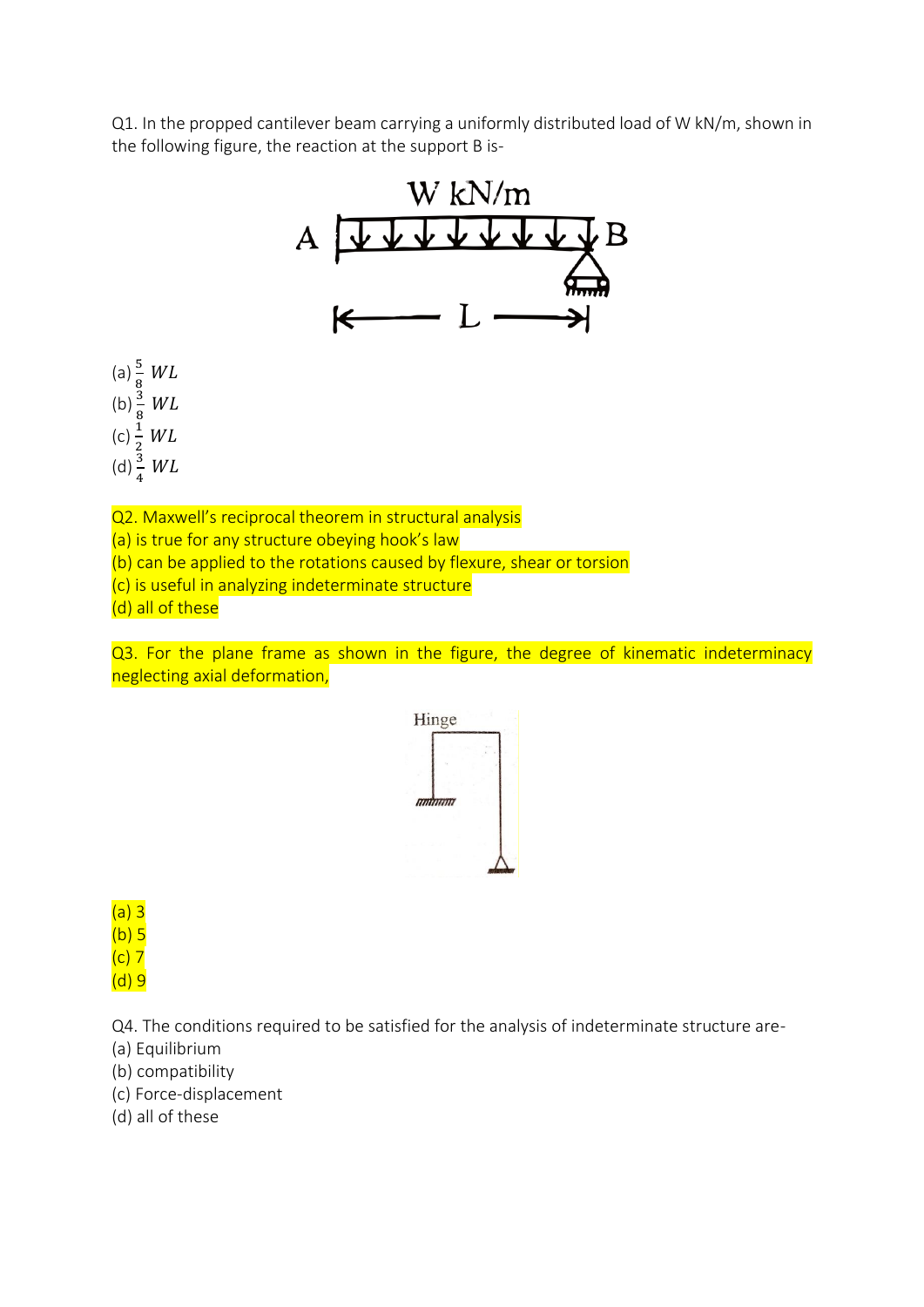Q5. The total strain energy of a beam of length L, having moment of inertia of its section I, when subjected to a bending moment M is

(a) 
$$
\left(\frac{M^2}{EI}\right)^* \delta x
$$
  
\n(b)  $\int \left(\frac{M^2}{2EI}\right)^* \delta x$   
\n(c)  $\int_0^L \left(\frac{M^2}{2EI}\right)^* \delta x$ 

(d) None of these

Q6. Which method not fall under the category of displacement method?

(a) Moment distribution method

(b) Slope deflection method

(c) Method of consistent deformation

(d) Kani's method

Q7. The magnitude of fixed end moment in a fixed beam of span 'l' subject to a uniformly distributed load 'W' per unit length is

(a) Wℓ/96

(b)  $W\ell^2/24$ 

(c) Wℓ²/20

(d) Wℓ²/12

Q8. The maximum deflection of a fixed beam carrying a central load W is equal to:

- (a)  $\frac{Wl^3}{40E}$
- 48
- (b)  $\frac{Wl^3}{26EI}$ 96
- $(c)$   $\frac{Wl^3}{102E}$
- 192
- (d)  $\frac{5 \ Wl^3}{384 \ EI}$

Q9. Static indeterminacy of a beam fixed at both the ends is:

(a) 6

(b) 3

- (c) 2
- (d) 1

Q10. Find the horizontal thrust in tonnes when a symmetrical parabolic arch of span 25 meters rise to 3 meters is hinged at the springing.

Given uniformly distributed load = 5 tonnes per meter run of the span.

(a) 129 t

(b) 130 t

(c) 131 t

(d) 132 t

Q11. A fixed beam of length L, carries a point load W at the center. The deflection at the center is

(a) one-fourth of the deflection of simply supported beam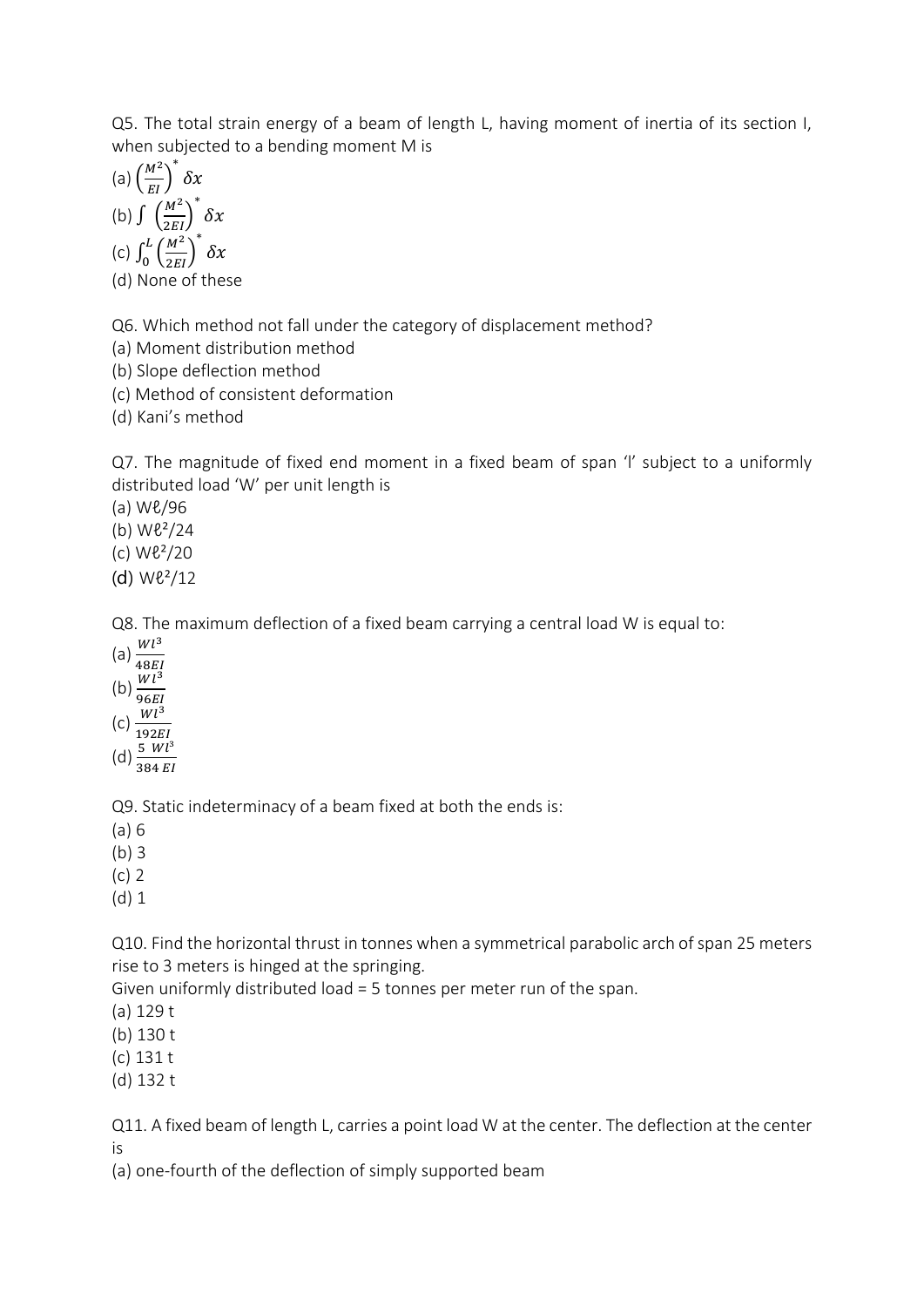(b) half of the deflection for simply supported beam

(c) double the deflection for a simply supported beam

(d) none of the above

Q12. A three hinged semicircular arch of radius R carries a uniformly distributed load w per unit length on the whole span. The horizontal thrust is:

(a) WR  
\n(b) 
$$
\frac{wR}{2}
$$
  
\n(c)  $\frac{4}{3\pi}WR$   
\n(d)  $\frac{2}{3\pi}wR$ 

Q13. The propped cantilever beam shown in the figure is provided with a hinge at C. A and B are at the same level. The reaction at fixed end A will be:



Q14. The kinematic chain shown in the figure below is a-



(a) Structure.

- (b) Mechanism with one degree of freedom
- (c) Mechanism with two degrees of freedom
- (d) Mechanism with more than two degrees of freedom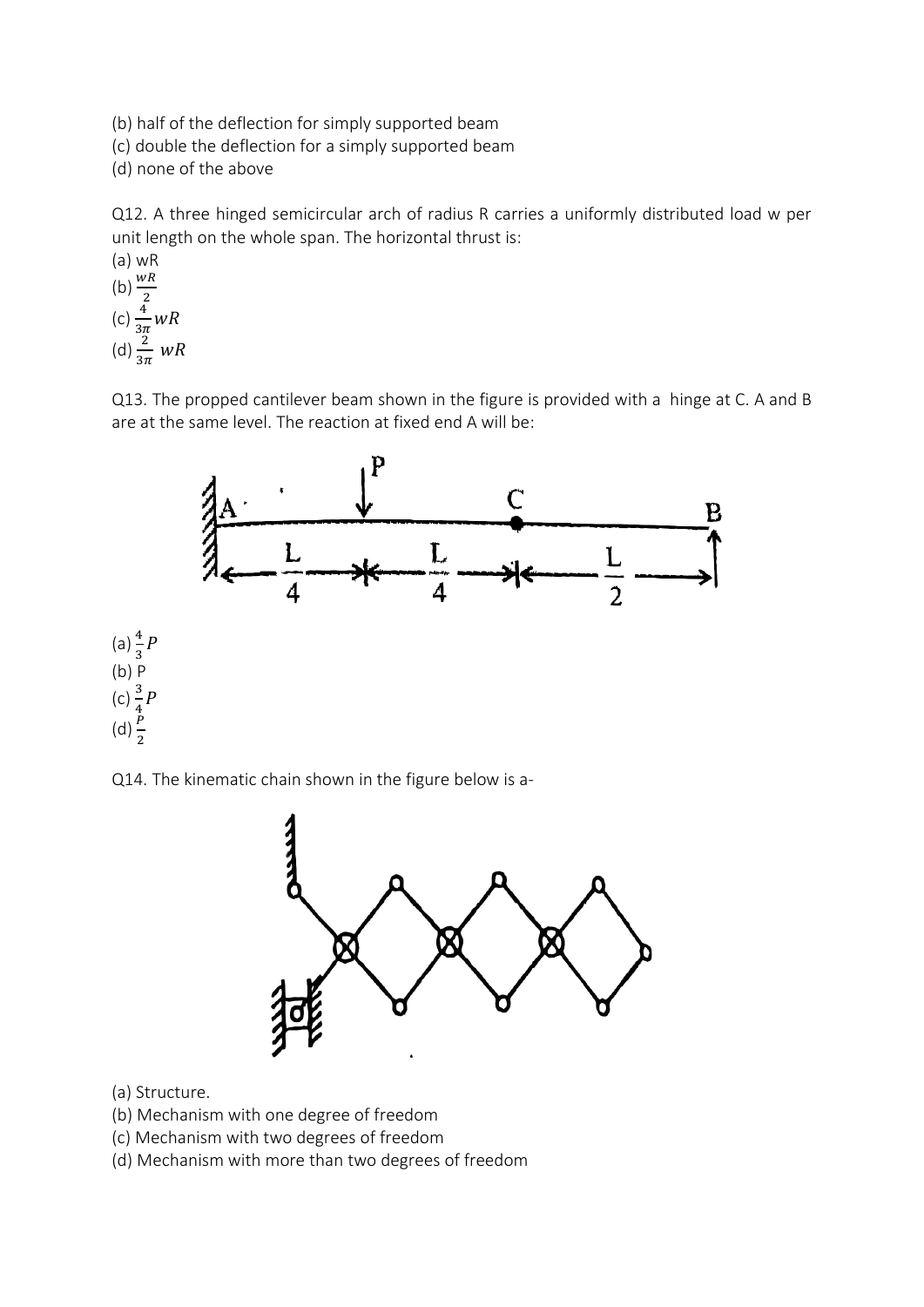Q15. The end moment of a beam of length L fixed at both ends and carrying a point load at midspan will be:

(a) 0.125 WL (b) 0.25 WL (c) 0.75 WL (d) WL

Q16. A uniform beam of span 2L carrying uniformly distributed load of 3W per unit length, is rigidly fixed at both supports. Calculate it's bending moment at mid span.

- (a)  $WL^2/24$
- (b)  $WL^2/2$
- (c)  $WL^2/12$
- (d)  $WL^2/18$

Q17. The fixed support in a real beam becomes ……… support in the conjugate beam-

- (a) fixed
- (b) pinned
- (c) roller
- (d) free

Q18. For the propped cantilever beam shown in figure, the reaction R at B will be



- (a) Wl/2 (b) Wl/4
- (c)  $\frac{5}{8}$  Wl
- 
- (d)  $\frac{3}{8}$  Wl

Q19. If a three hinged parabolic arch carries a uniformly distributed load on its entire span, every section of the arch resists

- (a) Tensile force
- (b) Shear force
- (c) Compressive force
- (d) Bending moment

Q20. The maximum bending moment due to an isolated load in a three-hinged parabolic arch (span, I, rise h) having one of its hinges at the crown, occurs on either side of the crown at a **distance** 

 $(a)$  $\frac{\ell}{4}$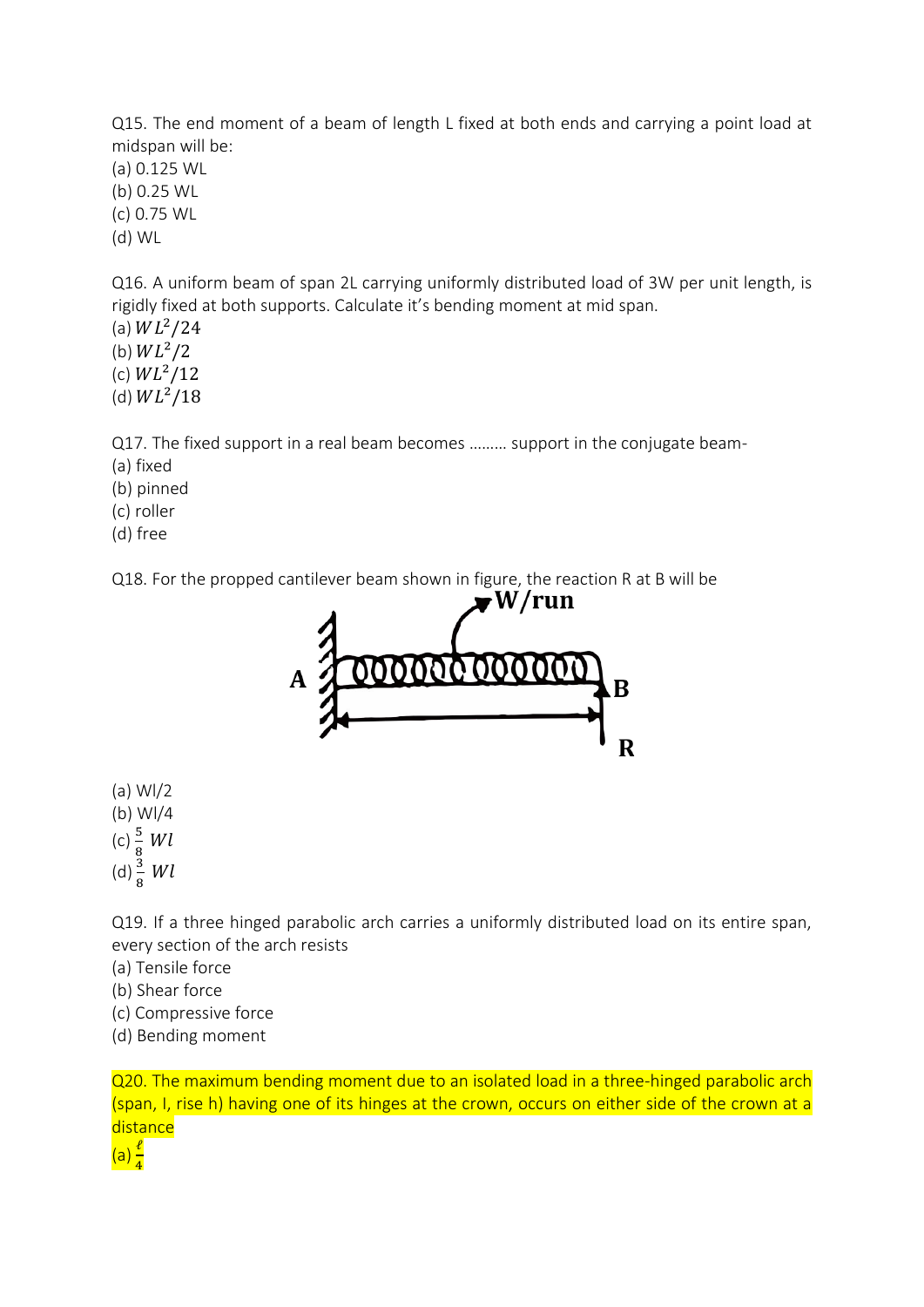

Q21. A two hinged parabolic arch of span l and rise h carries a load varying from zero at the left end to W per unit run at the right end. The horizontal thrust is:



Q22. The locus of reaction of a two-hinged semi-circular arch is

- (a) Straight line
- (b) parabola
- (c) circle
- (d) Hyperbola

Q23. There are two hinged semicircular arches A, B and C of radii 5m, 7.5 m, and 10 m respectively and each carries a concentrated load W at their crowns. The horizontal thrust at their support will be in the ratio of:

- $(a) 1:1\frac{1}{2} : 2$
- $(b)$  2:1 $\frac{1}{2}$ :1
- $(c) 1 : 1 : 2$
- (d) None of these

Q24. If a three-hinged parabolic arch, (span l, rise h) is carrying a uniformly distributed load W/unit length over entire span, then

- (a) horizontal thrust is  $(Wl^2)/8h$
- (b) shear force will be zero throughout
- (c) Bending moment will be zero throughout
- (d) All option are correct

Q25. The horizontal thrust on the ends of a two hinged semicircular arch of radius R carrying (a) a uniformly distributed load w per unit run over its right half span is  $(2/3)^*$   $(wR/\pi)$ 

(b) a uniformly distributed load w per unit run over its entire span is  $(4/3)^*$   $(wR/\pi)$ 

(c) a distributed load varying from zero at the left end to w per unit horizontal run at the right end, is  $(2/3)^* (wR/\pi)$ 

(d) All option are correct

Q26. A three-hinged arch is generally hinged at its supports and

(a) at one quarter span

(b) at the crown

(c) anywhere in the rib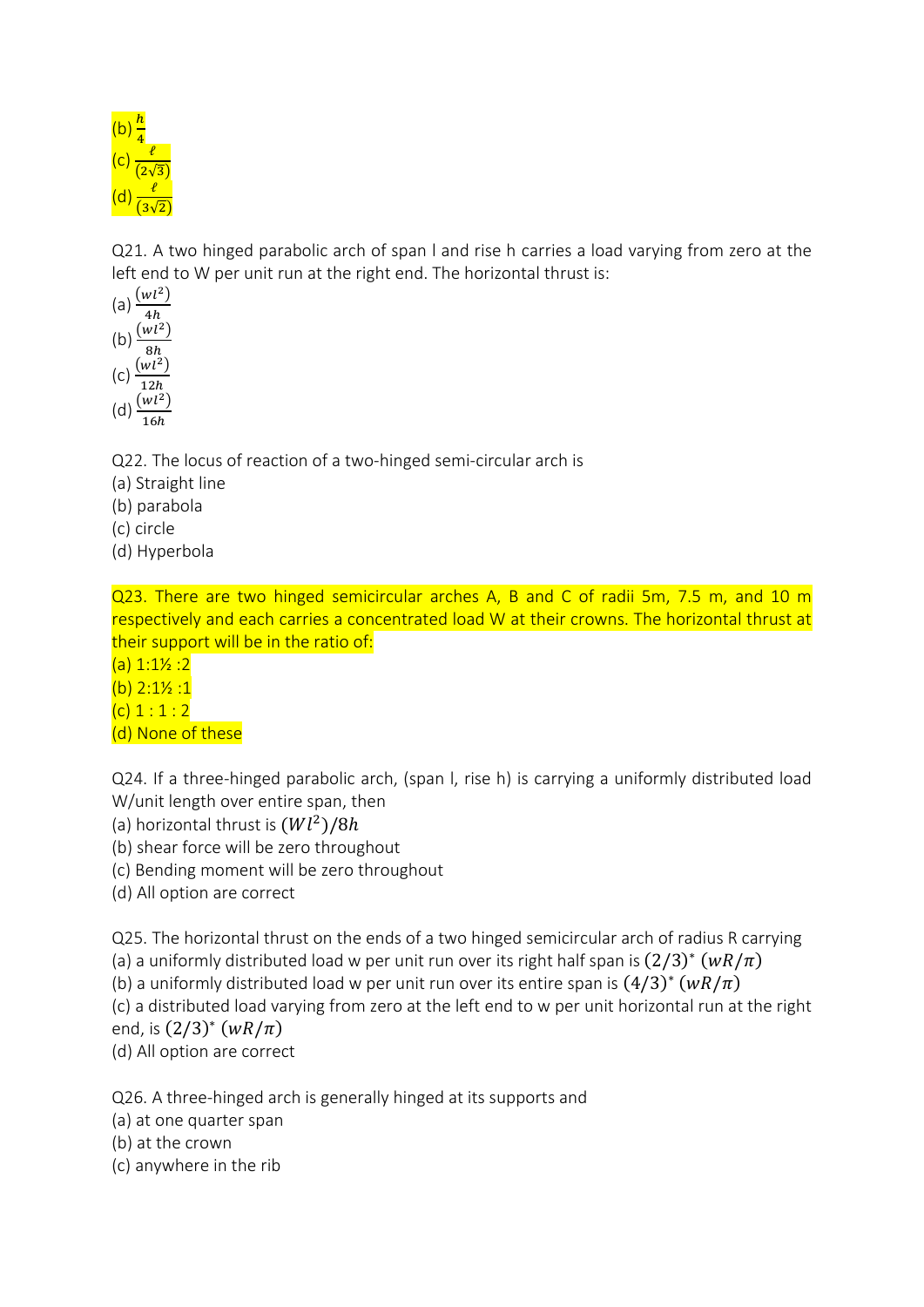(d) None of these

Q27. An isolated load W is acting at a distance 'a' from the left-hand support of a three-hinged arch of span '2l' and rise 'h' hinged at the crown. The vertical reaction of the arch is:

(a)  $\frac{Wa}{2l}$ <br>(b)  $\frac{Wl}{a}$ <br>(c)  $\frac{Wa}{l}$ (d)  $\frac{W^2}{2l}$ 

Q28. Moment distribution method of structural analysis is applicable to:

(a) Stable but statically indeterminate structure

(b) Stable but statically determine structures

(c) unstable but statically indeterminate structure

(d) Unstable but statically determinate structures

Q29. If a point load acting at the mid span of a fixed beam of uniform section produces fixed end moment of 60 kNm, then same load spread uniformly over the entire span will produce fixed end moments equal to:

(a) 20 kNm

(b) 30 kNm

(c) 40 kNm

(d) 45 kNm

Q30. The number of plastic hinges which will cause the overall total collapse of a structure is:

(a) one more than the order of statically indeterminacy

(b) equal to order of statically indeterminacy

(c) one less than the order of statically indeterminacy

(d) non determinable

Q31. What does the influence line for Bending moment indicate?

A. Bending moment at any section on the structure for a given oppositions of load.

B. Bending moment at a given section for any position of a point load.

- (a) Only A
- (b) Only B
- (c) Both A and B
- (d) Neither A nor B

Q32. Influence line diagrams can be drawn for

- (a) only beams
- (b) Beams arches, trusses etc.
- (c) Only arches
- (d) Only trusses

Q33. The maximum bending moment in a beam under a wheel load caused by a train of moving load is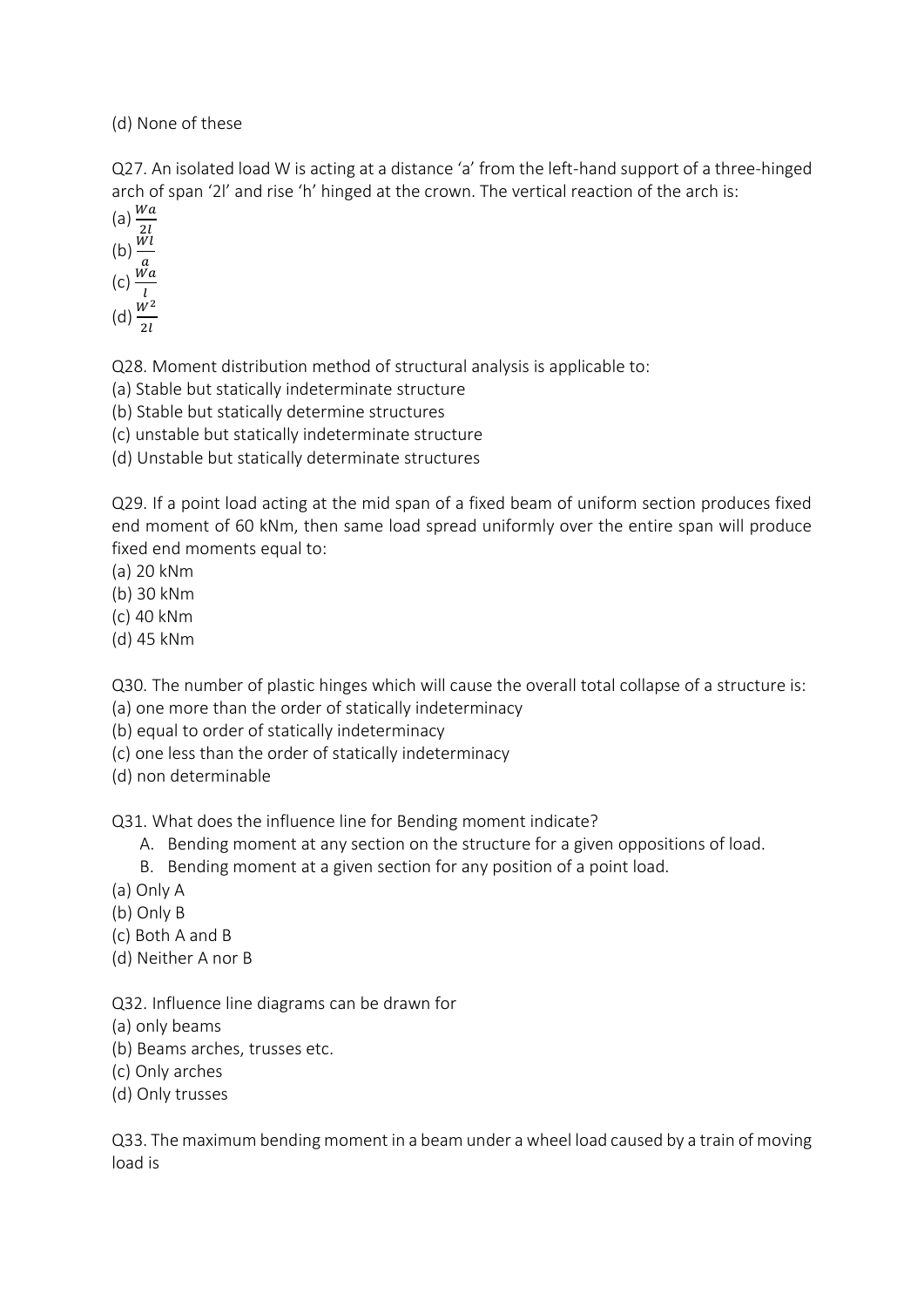(a) when this wheel and the C.G. of the total system are equidistant from the supports of the beam.

- (b) always at the center
- (c) closet to CG of loads
- (d) None of above

Q34. A single load of 100 kN rolls along a girder of 20 m simply supported span, the maximum bending moment is -

- (a) 100 kNm
- (b) 500 kNm
- (c) 150 kNm
- (d) 600 kNm

Q35. The maximum bending moment due to moving load on a simply supported beam, occurs

- (a) at the mid span
- (b) at the supports
- (c) under the load
- (d) everywhere along the beam

Q36. A single rolling load of 8t rolls along a girder of 15 m span. The absolute maximum bending moment will be

- (a) 8t-m
- (b) 15t-m
- (c) 30t-m
- (d) 60t-m

Q37. Influence lines usually represent the effect of which load among the following, only at a specified point on structural member?

- (a) Concentrated load
- (b) Uniformly distributed load
- (c) Uniformly varying load
- (d) moving load

Q38. The moment required to rotate the near end of a prismatic beam through unit angle, without translation, the far end being fixed is

- (a) EI/L
- (b) 2 EI/L
- (c) 3 EI/L
- (d) 4 EI/L

Q39. In slope deflection method, the joints are considered rigid when-

- (a) no change in value of the angles between members
- (b) 90° angle between the member in frame
- (c) 180° angle between the members in beams

(d) all of these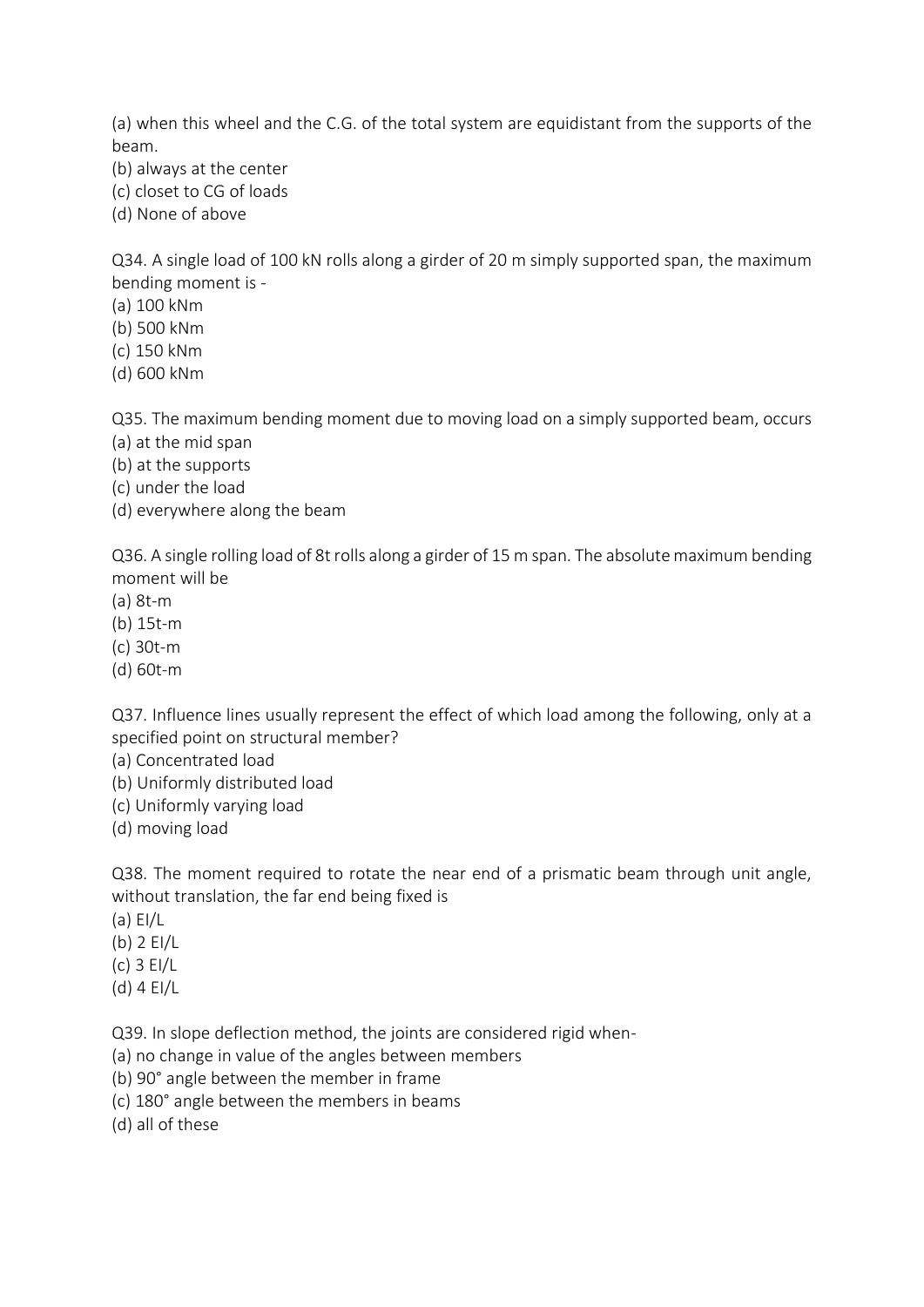Q40. When one end of a fixed beam deflects by δ then the bending moment at deflected end is

(a)  $\frac{2EI\delta}{L^2}$ (b)  $\frac{3EI\delta}{L}$  $\sqrt{\frac{L}{2EI\delta}}$ (d)  $\frac{L^2}{L^2}$ 

Q41. While applying moment distribution method, the sum of distribution factors of all the members meeting at any joint is always:

- (a) Zero
- (b) One
- (c) Two
- (d) Three

Q42.



Neglecting axial deformation, the kinematic indeterminacy of the structure shown in the above figure is

(a) 12

(b) 14

- (c) 20
- (d) 22

Q43. Match list I (Type of structure) with list II (Statically indeterminacy) and select the correct answer: (No. of members 'm', No of joints 'n' No. of reaction element 'r')

| ,              |                 |
|----------------|-----------------|
| List I         | List II         |
| A. Plane frame | $1. m + r - 3n$ |
| B. space truss | $2.6m + r - 6n$ |
| C. Space frame | $3.6m+r-3n$     |
|                | $4.3m + r - 3n$ |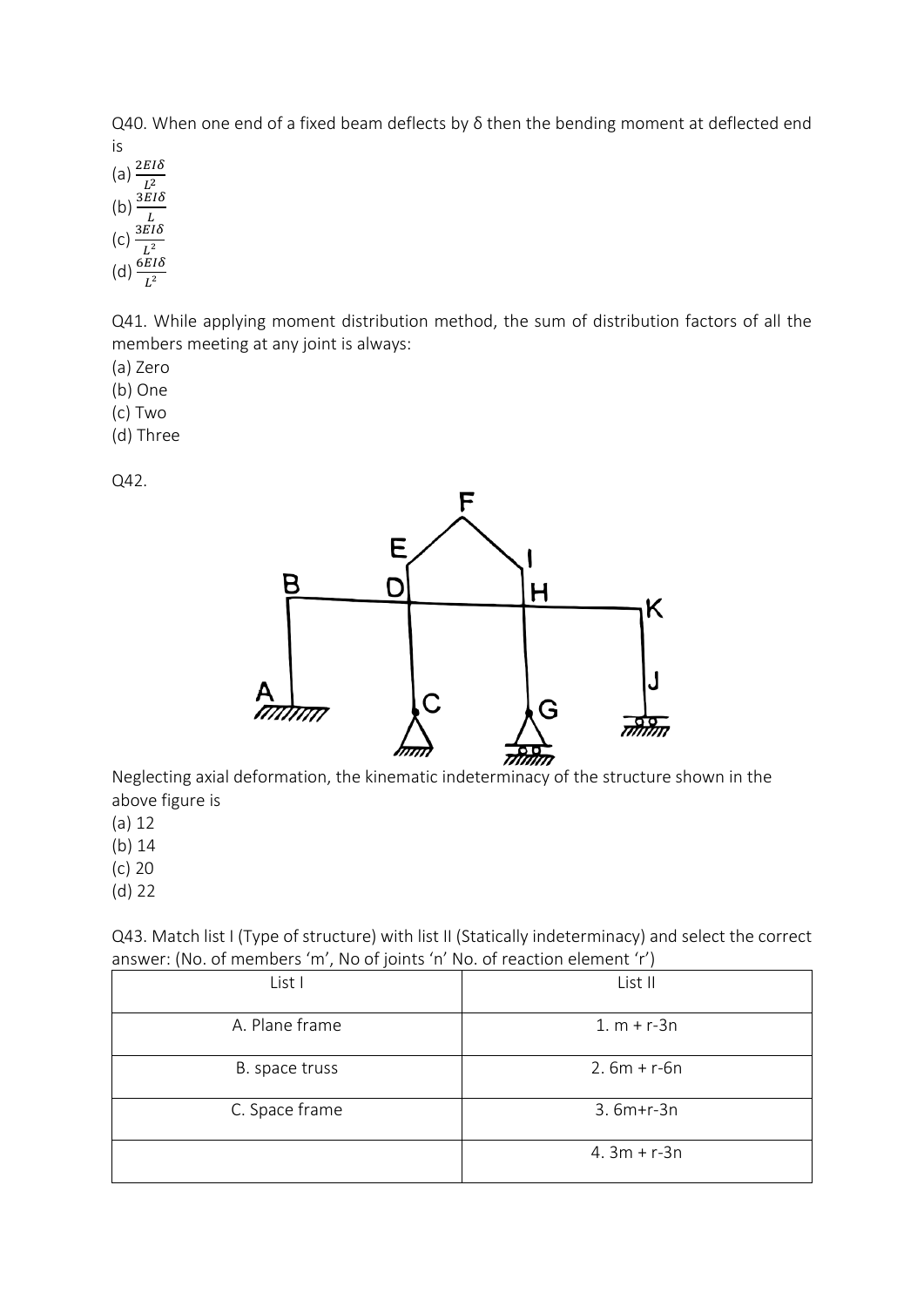|     | А | B | С |
|-----|---|---|---|
| (a) | 1 | 2 | 3 |
| (b) | 4 | 3 | 2 |
| (c) | 2 | 1 | 3 |
| (d) | 4 | 1 | 2 |

Q44. Total degree of indeterminacy (both internal and external) of the plane frame shown in the given figure is



Q45. The total (both internal and external) degree of static indeterminacy of the plane shown in the given figure is



(a) 18

(b) 16

(c) 14

(d) 13

Q46. The total degree of indeterminacy (both internal and external) for the bridge truss shown in the given figure is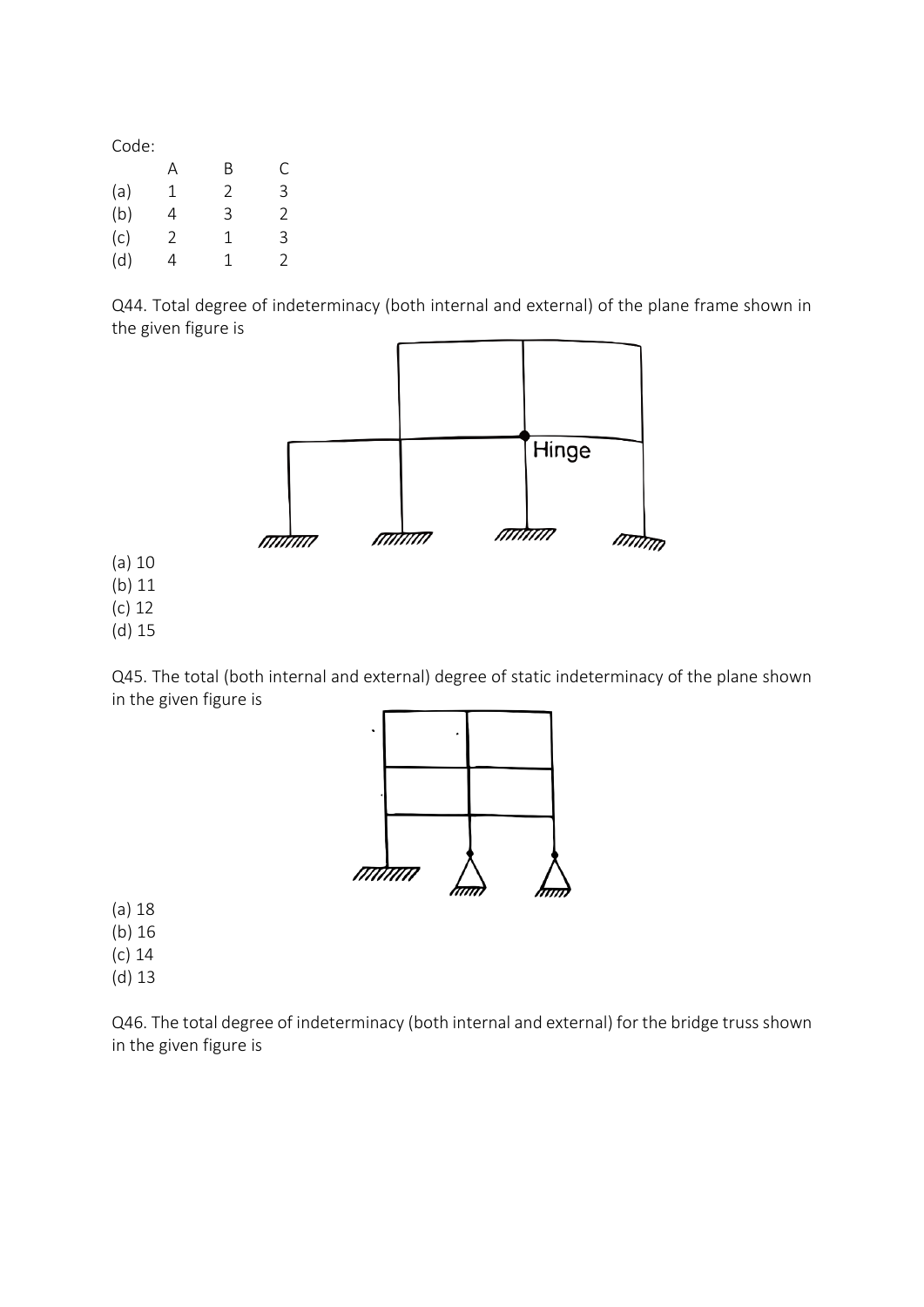

- (a) zero
- (b) one
- (c) two
- (d) three

Q48. Which one of the following statement is correct? An indeterminate building frame may be converted to a determinate one by assuming

(a) hinges at mid-height of columns

- (b) hinges at mid-span of the beams
- (c) hinges at both mid-height of columns and midspan of beams
- (d) one support as fixed at base and other support on rollers

Q49. What is the total degree of indeterminacy, both internal and external of the plane frame shown below?



(a) 10 (b) 11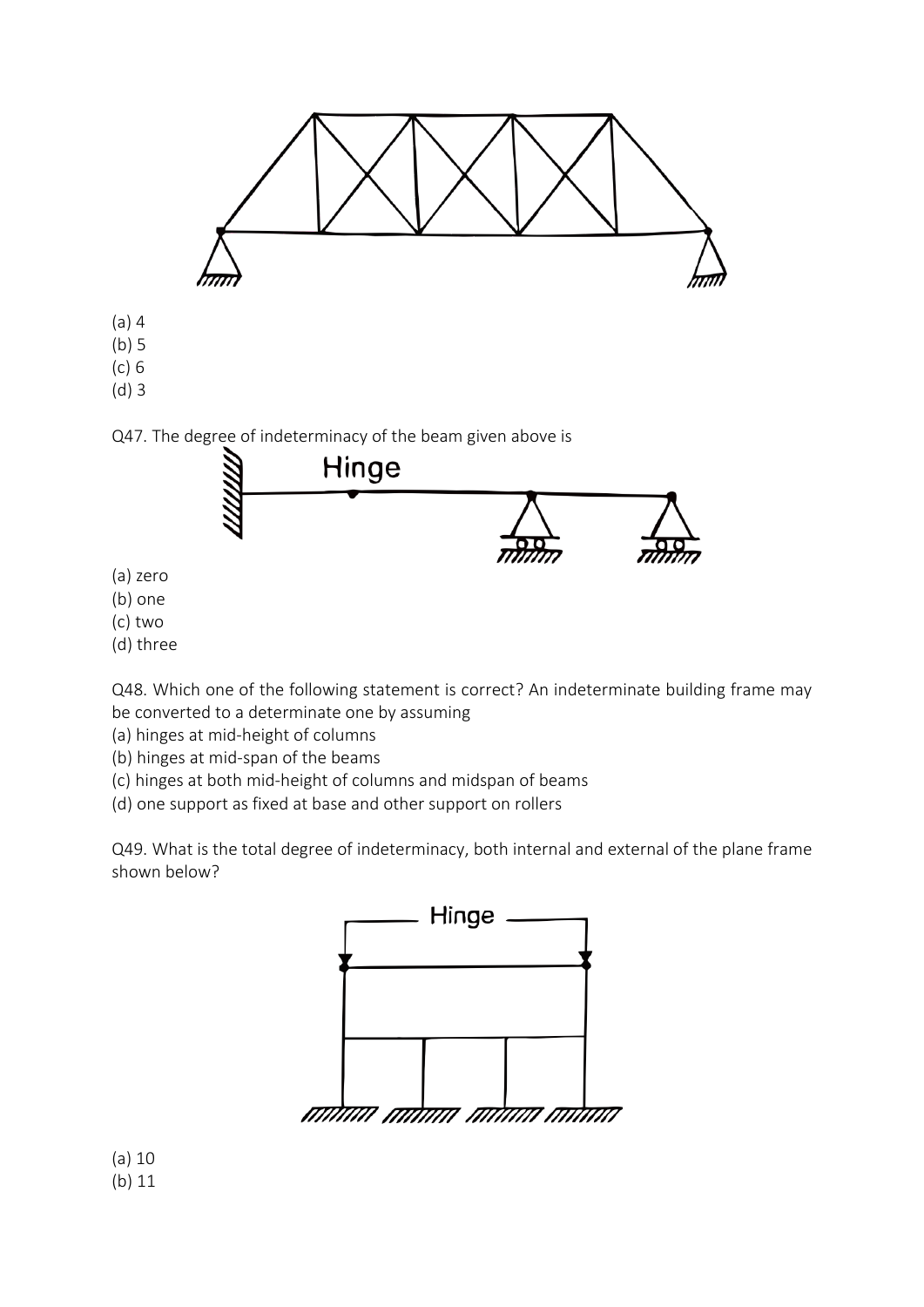(c) 12 (d) 14

Q50. What is the degree of static indeterminacy of the plane structure as shown in the figure?



- (a) 3 (b) 4
- (c) 5
- (d) 6

## **Solutions**

# S1. Ans.(b)



Deflection at free end in fig(1) =  $\frac{WL^4}{2E}$  $\frac{\delta E}{\delta EI} = \delta_1$ Deflect at support B in fig(2) =  $\frac{R_B \times L^3}{2E}$  $\frac{B^{\lambda L}}{3EI} = \delta_2$ For zero deflection

$$
\begin{aligned}\n\delta_1 &= \delta_2\\ \n\frac{WL^4}{8EI} &= \frac{RBL^3}{3EI}\\ \nRB &= \frac{3WL}{8}\n\end{aligned}
$$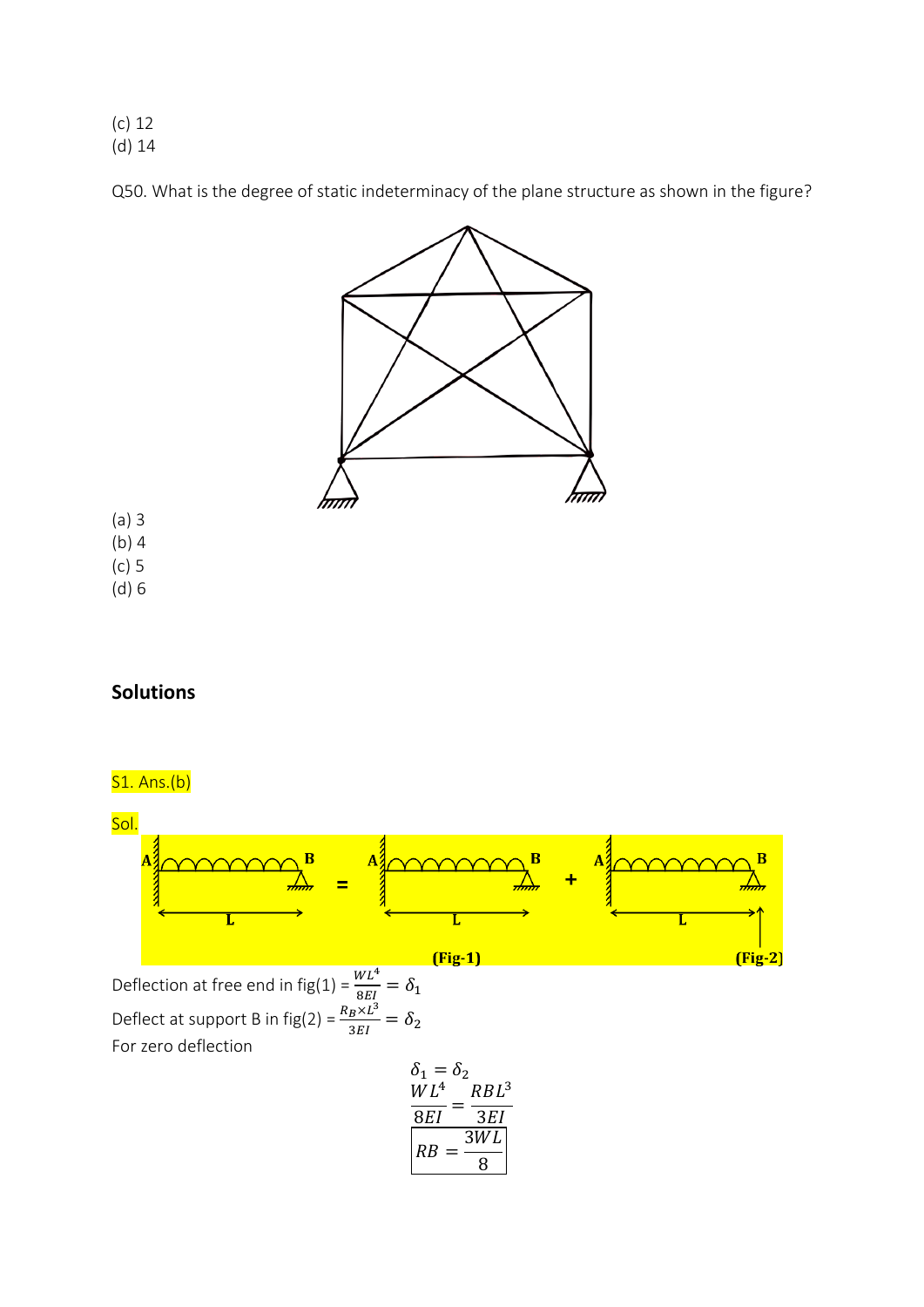$S2. Ans.(d)$ 

Sol. Maxwell's reciprocal theorem in structural analysis is true for any structure obeying Hook's law and is useful in analyzing indeterminate structure and can be applied to the rotations caused by flexure, shear or torsion.

S3. Ans.(b) Sol. Joints  $(J) = 4$ External Reactions  $(r_e)$ =5  $M$ embers  $(m)$  = 3 Internal hinged reaction  $(r_r) = 1$ Degree of kinematic indeterminacy  $(D_k) = ?$  $D_K = 3j - r_e - m + r_r$  $=(3 \times 4) - 5 - 3 + 1$ 

S4. Ans.(d)

Sol. The condition required to be satisfied for the analysis of indeterminate structure are equilibrium, compatibility and force-displacement relationship.

 $D_v = 5$ 

S5. Ans.(c)

Sol. Strain energy stored due to axial load (W) is given by-

$$
u = \int_0^L \frac{W^2 dx}{2EI}
$$

Strain energy stored due to bending moment (M) is given by-

$$
U = \int_0^L \frac{M^2 dx}{2EI}
$$

 $dx =$  elemental length

EI = flexural rigidity

 $L =$  length of beam

S6. Ans.(c)

Sol. Method comes under displacement methods are-

 $\rightarrow$  slope deflection method

 $\rightarrow$  moment distribution method

 $\rightarrow$  Kani's method

 $\rightarrow$  Minimum potential energy method.

## S7. Ans.(d)

Sol.

| <u>Type of beam</u> | <b>Fixed end moments</b> |  |
|---------------------|--------------------------|--|
|                     |                          |  |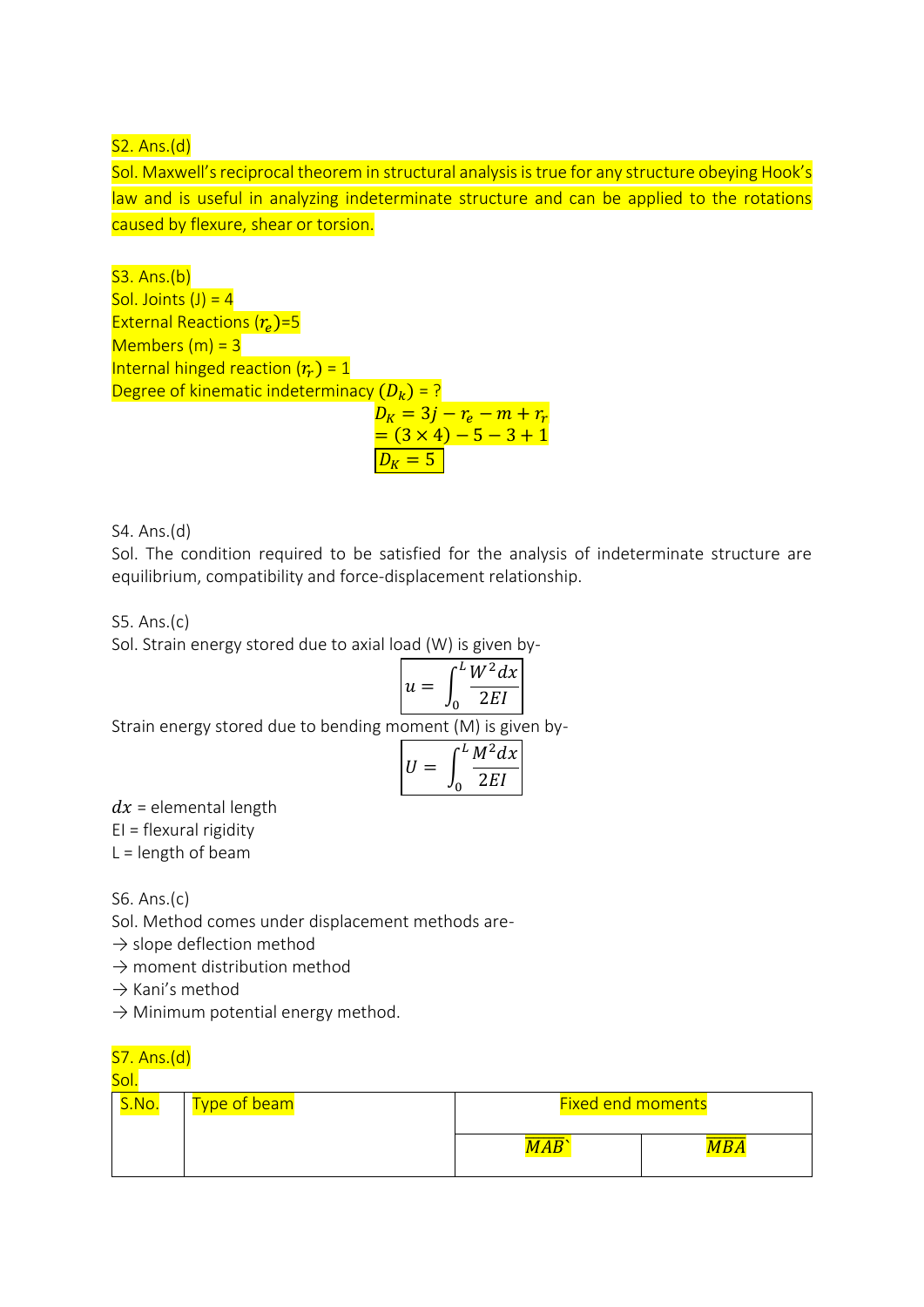

S8. Ans.(c) Sol.

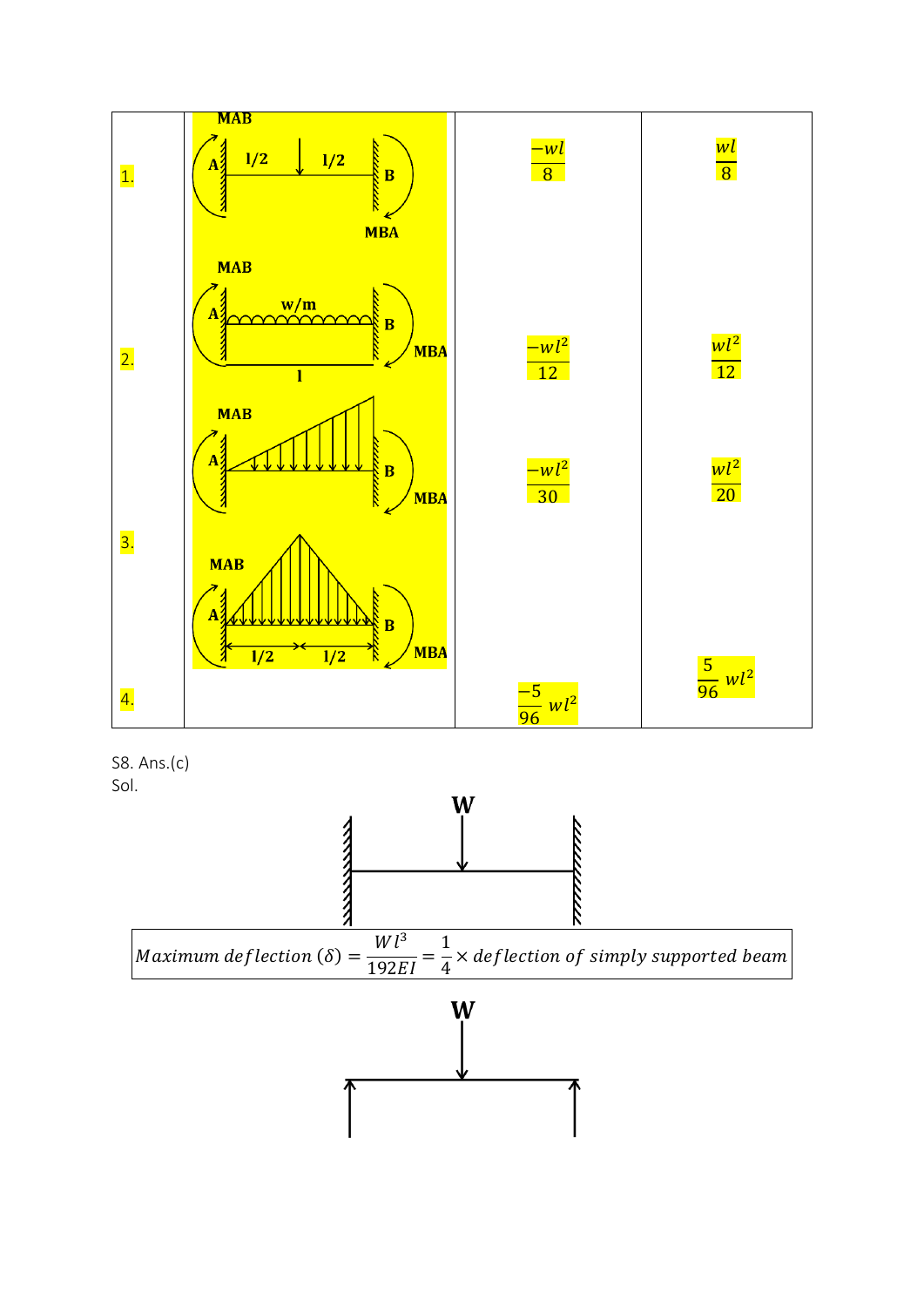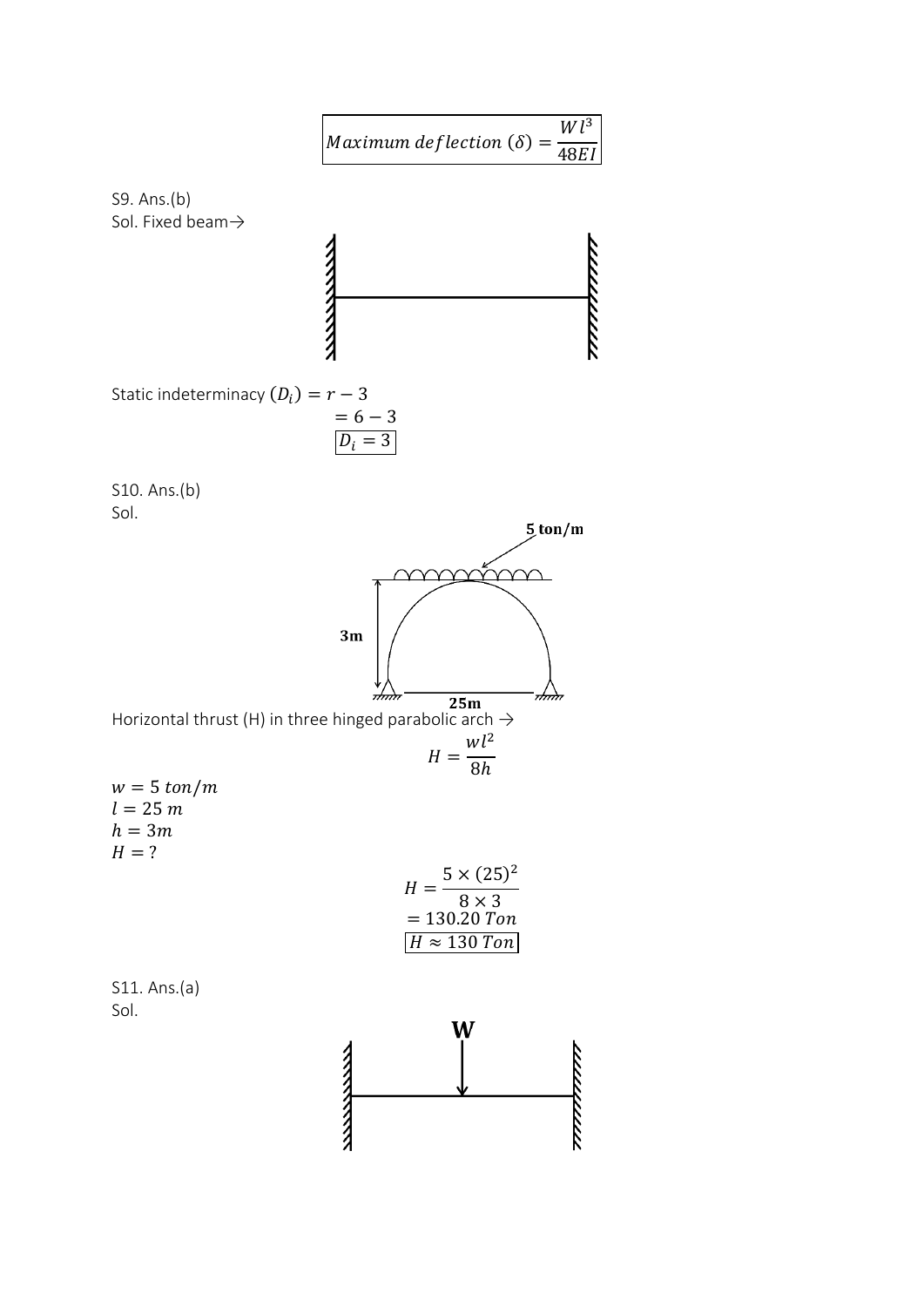

$$
H = \frac{WR}{2}
$$

S13. Ans.(b) Sol.



We know that bending moment at internal hinge will be zero.

$$
\Sigma M_C=0
$$

Right side moment about point C

$$
R_B \times \frac{L}{2} = 0
$$
  

$$
\boxed{R_B = 0}
$$
  

$$
\Sigma f y = 0
$$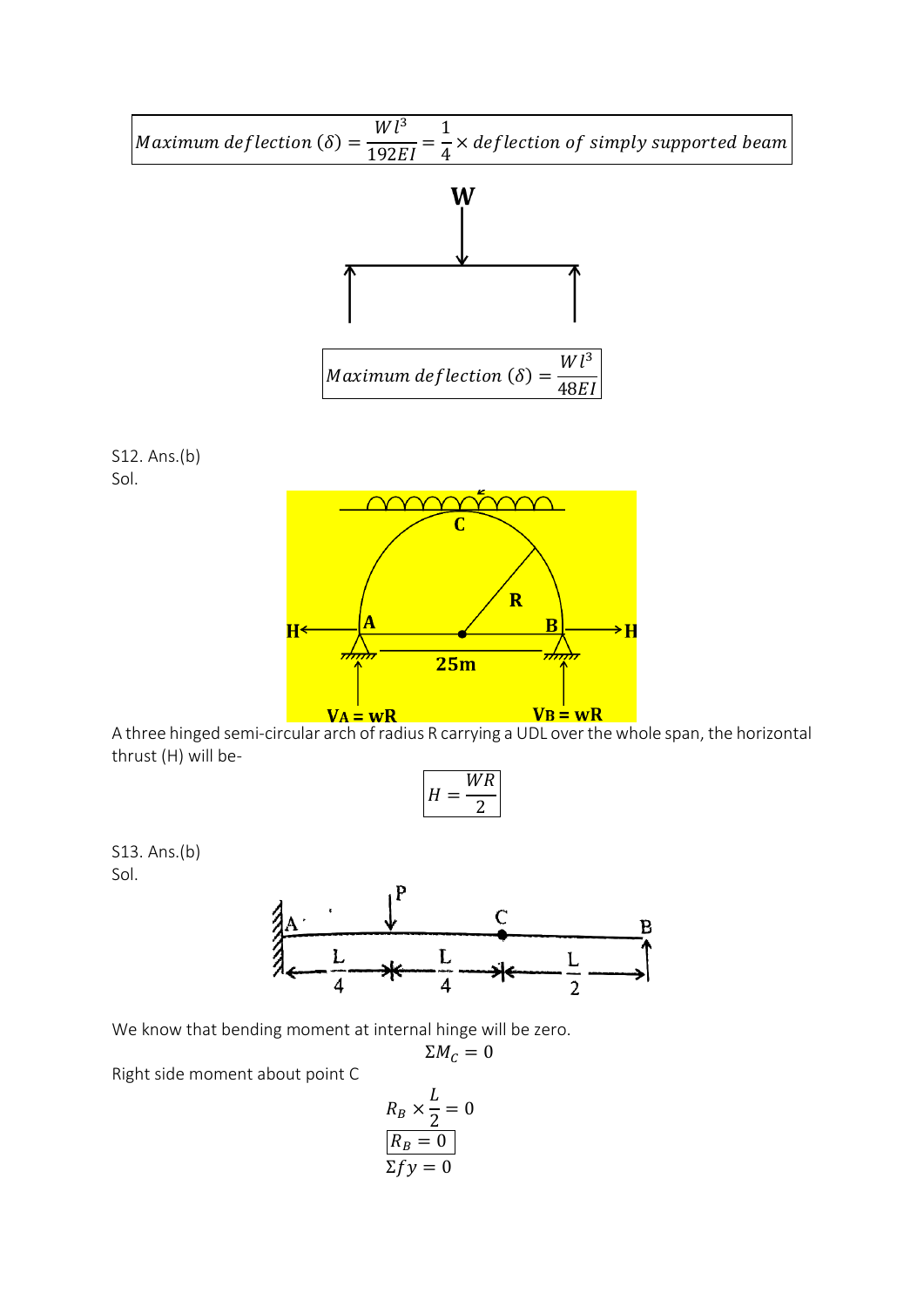$$
\frac{-P + R_A + R_B = 0}{R_A = +P}
$$

S14. Ans.(b)

Sol. The kinematic chain shown in the figure is a mechanism with one degree of freedom.



S16. Ans.(b) Sol.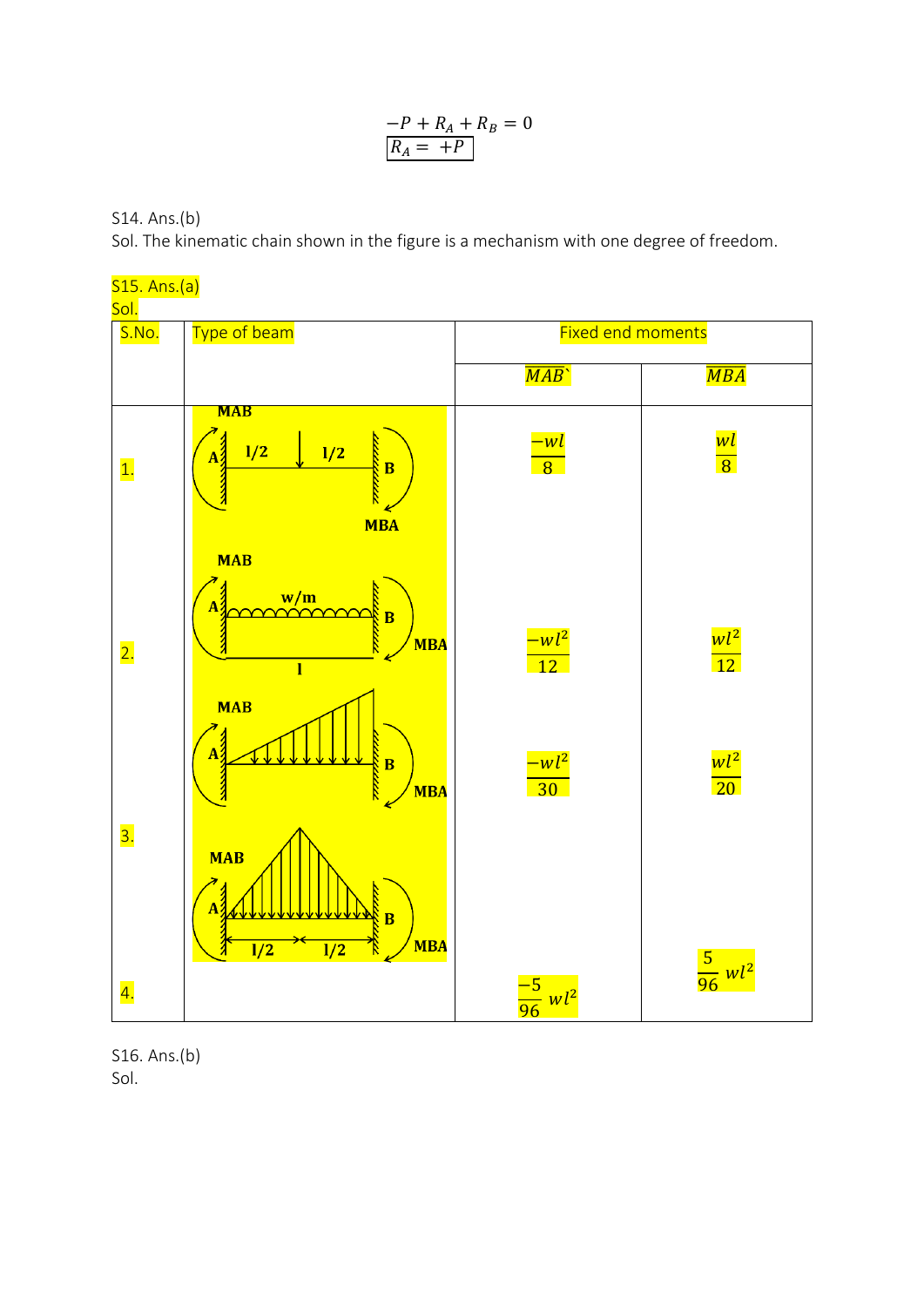

Bending moment at mid span (BM) =  $\frac{WL^2}{24}$ 24 Given,  $W = 3W$  and  $L = 2L$ 

$$
BM = \frac{3W \times (2L)^2}{24}
$$

$$
= \frac{3W \times 4L^2}{24}
$$

$$
BM = \frac{WL^2}{2}
$$

S17. Ans.(d)

Sol. The fixed support in a real beam becomes free support in the conjugate beam.

S18. Ans.(d) Sol. Refer sol. No. 1

S19. Ans.(c)

Sol. A three hinged parabolic arch carries a uniformly distributed load on its entire span then every section of the arch resist compressive force because there is no shear force and bending moment acting on the arch.



#### S20. Ans.(c)

Sol. The maximum bending moment due to an isolated load in a three-hinged parabolic arch (span I, rise h) having one of its hinges at the crown, occurs on either side of the crown at a distance of  $\frac{l}{2\sqrt{3}}$ .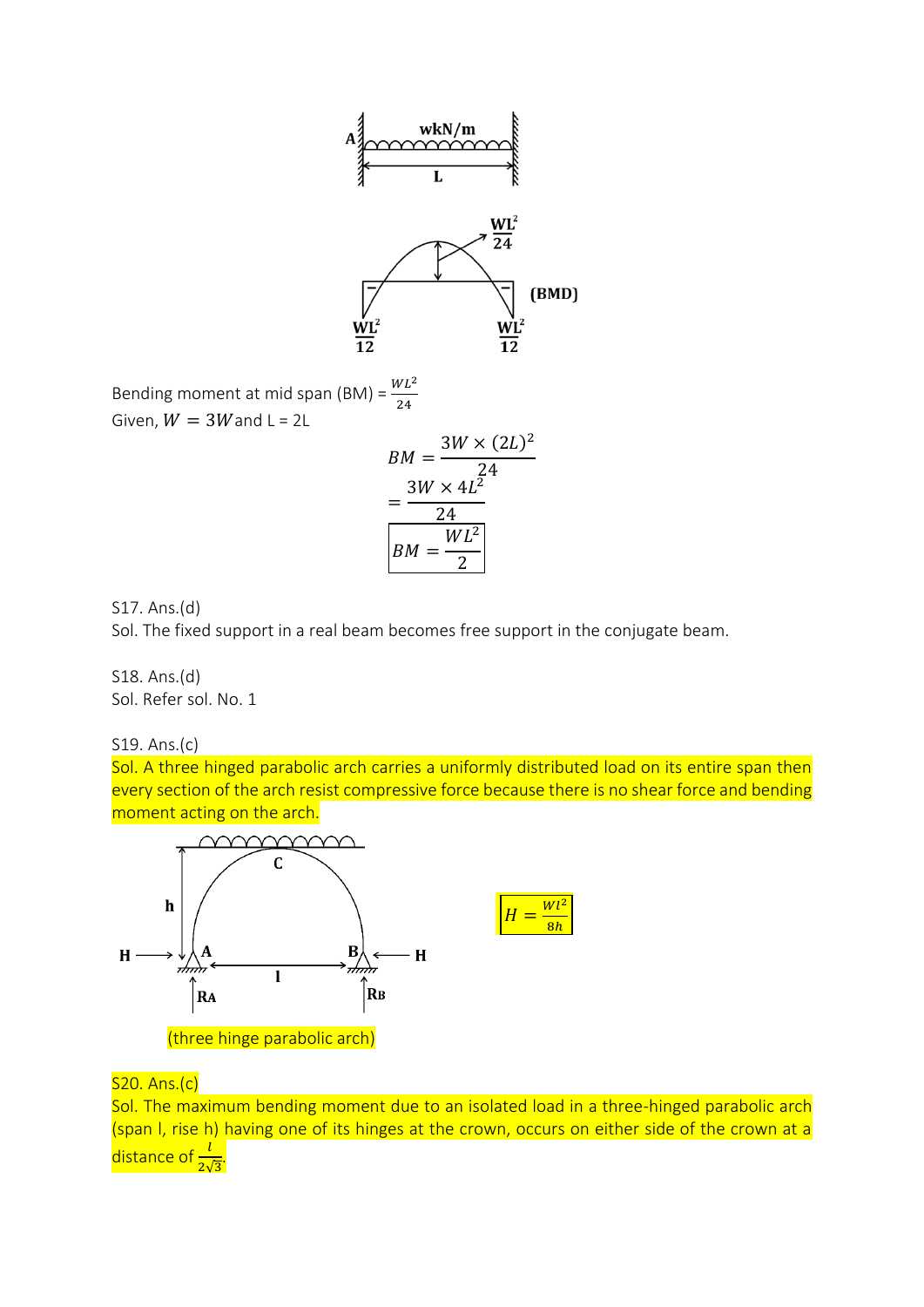S21. Ans.(d)

Sol. When a two hinged parabolic arch carrier UVL, from zero at left end to w per unit run at the right end then horizontal thrust is given by-



### S22. Ans.(a)

Sol. The locus reaction of a two-hinged semi-circular arch is straight line parallel to the line joining abutments and height at  $\frac{\pi R}{2}$ .

## S23. Ans.(d)

Sol. If a two hinged semicircular arch of radius R carrying concentrated load 'w' at the crown then horizontal thrust is given by -

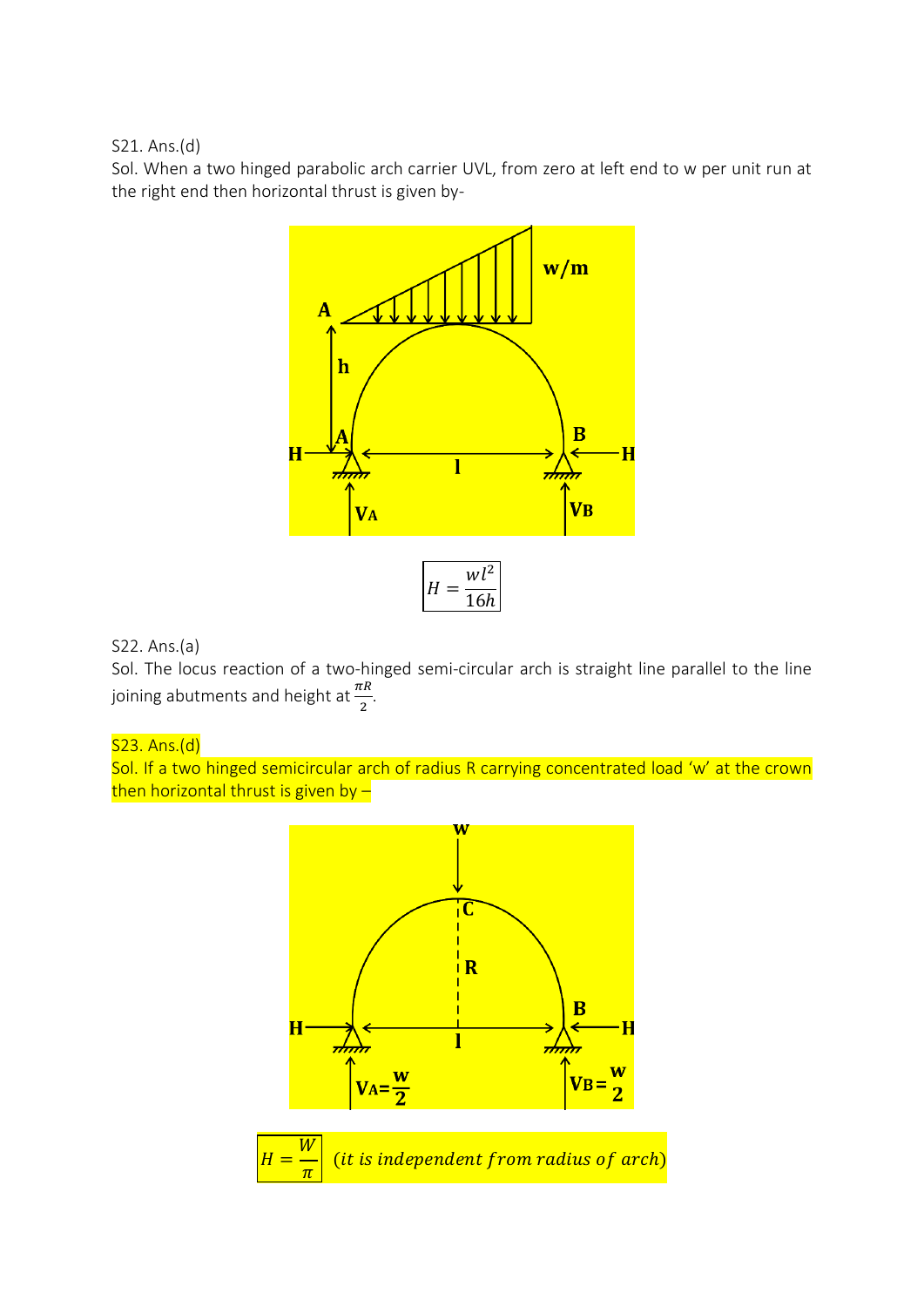S24. Ans.(d)

Sol. A three hinged parabolic arch carries a uniformly distributed load on its entire span then every section of the arch resist compressive force because there is no shear force and bending moment acting on the arch.



S25. Ans.(d)

Sol. The horizontal thrust on the ends of a two hinged semicircular arch of radius R carrying (a) a uniformly distributed load w per unit run over its right half span is  $(2/3)^*$   $(wR/\pi)$ (b) a uniformly distributed load w per unit run over its entire span is  $(4/3)^*$   $(wR/\pi)$ (c) a distributed load varying from zero at the left end to w per unit horizontal run at the right end, is  $(2/3)^* (wR/\pi)$ 

S26. Ans.(b)

Sol. A three hinged arch is generally hinged at its supports and at the crown



S27. Ans.(a) Sol.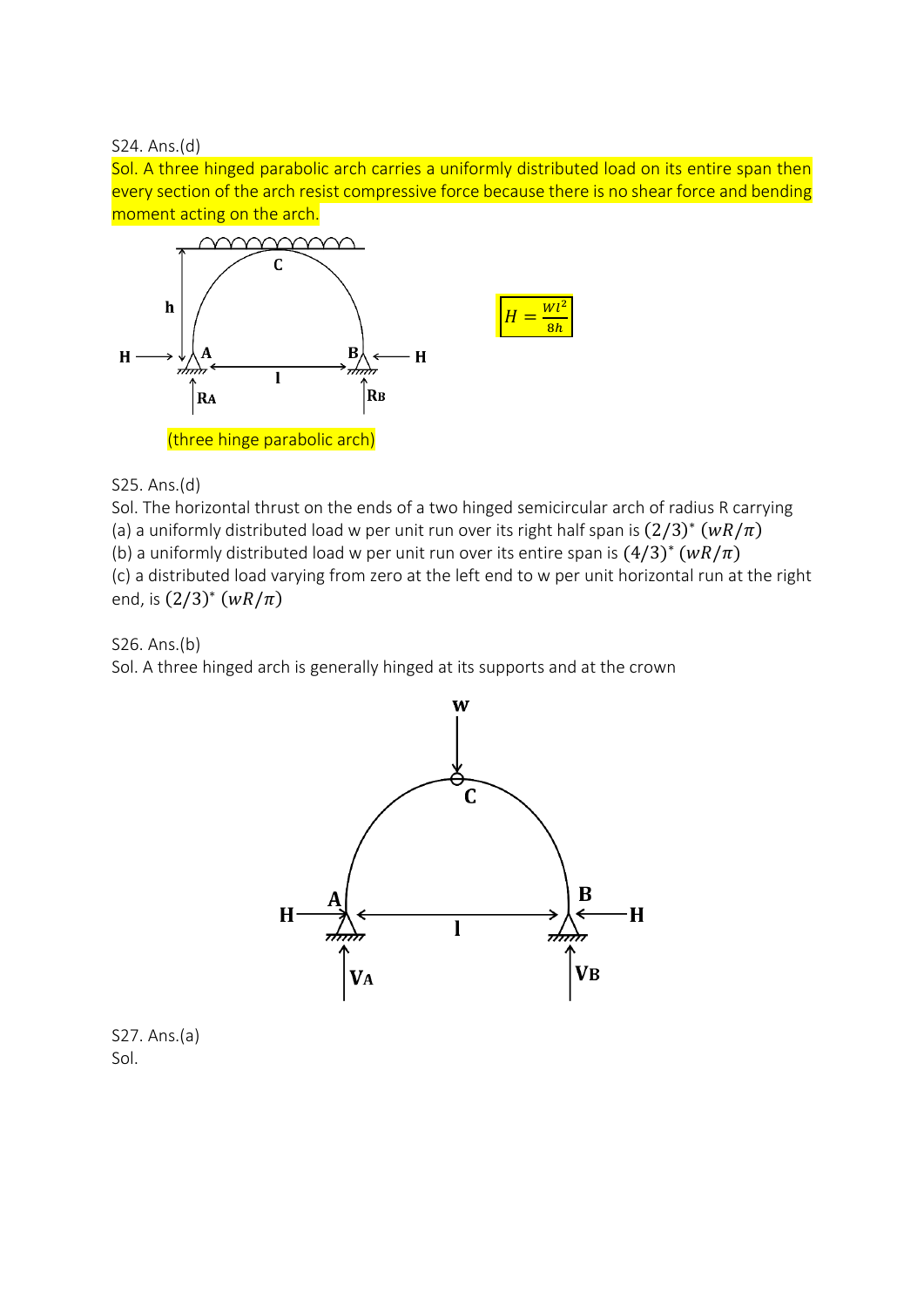

#### S28. Ans.(a)

Sol. Moment distribution method of structural analysis is applicable to stable but statically indeterminate structures.

#### S29. Ans.(c)

Sol. If a point load acting at the mid span of a fixed beam then fixed end moment will be

$$
M = \frac{wl}{8} = 60 \text{ kN} \cdot m \text{ (given)} - - - (1)
$$

Give, same load spread as UDL then fixed end moment will be –

$$
M' = \frac{wl^2}{12}
$$
  
= 
$$
\frac{w \times l \times l}{12}
$$
  
= 
$$
\frac{Wl}{12} (\because W = w \times l)
$$
  
= 
$$
\frac{1}{12} \times \frac{wl}{8} \times 8
$$
  
= 
$$
\frac{1}{12} \times 60 \times 8 \left(\frac{wl}{8}\right) = 60 \text{ from eq}^n (1)
$$
  

$$
M' = 40 \text{ km.M}
$$

S30. Ans.(a)

Sol. The number of plastic hinges is one more than the order of statically indeterminacy which will cause the overall total collapse of a structure.

#### S31. Ans.(b)

Sol. The influence line for bending moment indicates bending moment at a given section for any position of a point load.

#### S32. Ans.(b)

Sol. The influence line diagram is the graphical representation for reaction, shear force and bending moment due to moving load. It can be drawn for beams, arches, trusses etc.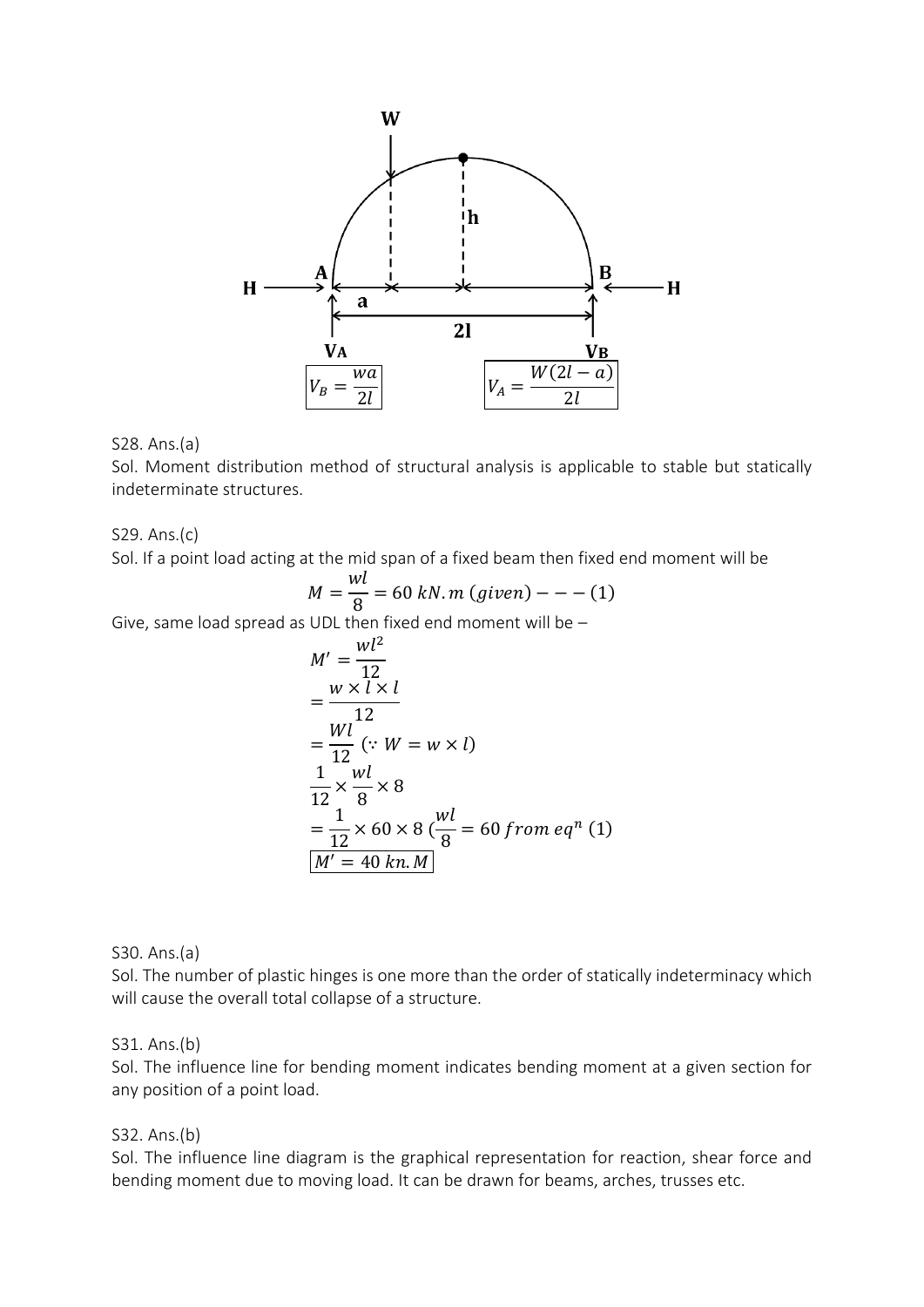S33. Ans.(a)

Sol. The maximum bending moment in a beam under a wheel load caused by a train of moving load is when this wheel and the C.G. of the total system are equidistant from the supports of the beam.

S34. Ans.(b)

Sol. The maximum bending moment due to moving load on a simply supported beam occurs under the load and it will be maximum at mid span, hence

Maximum bending moment  $(M_{\text{max}})$  = wl/4.

Given  $W = 100 kN$ ,  $l = 20 m$ 

$$
M_{max} = \frac{100 \times 20}{4}
$$

$$
M_{max} = 500 \, kN - m
$$

S35. Ans.(c)

Sol. The maximum bending moment due to moving load on a simply supported beam occurs under the load and it will be maximum at mid span, hence Maximum bending moment  $(M_{\text{max}})$  = wl/4.

S36. Ans.(c) Sol. Given, W = 8t  $L = 15 m$ Maximum bending moment  $(M_{max}) = \frac{wl}{4}$ 4 =  $8 \times 15$ 4  $M_{max} = 30$  t.m

S37. Ans.(d)

Sol. The influence line diagram is the graphical representation for reaction, shear force and bending moment due to moving load. It can be drawn for beams, arches, trusses etc.

S38. Ans.(d) Sol. Stiffness of member AB when farther end B is fixed.



EI = flexural rigidity

 $L =$  Length of beam

M = moment at A

K = stiffness of AB at joint A, when farther end is fixed.

#### S39. Ans.(a)

Sol. In slope deflection method, the joints are considered rigid when-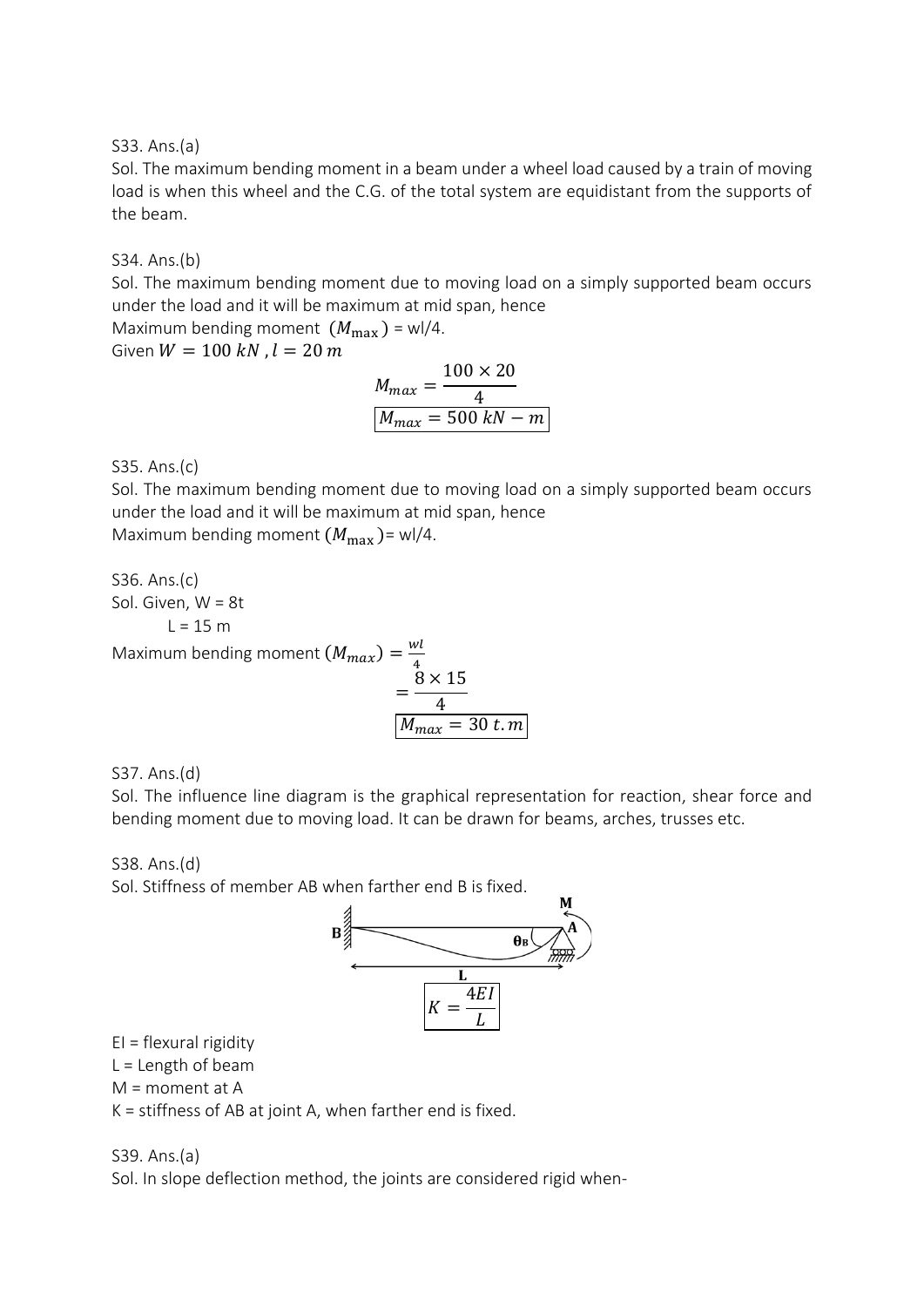(a) no change in value of the angles between members.

(b) 90° angle between the member in frame.

(c) 180° angle between the members in beams.

S40. Ans.(d)

Sol. When one end of a fixed beam deflects by δ then the bending moment at deflected end is  $6EI\delta$  $\frac{210}{L^2}$ .

S41. Ans.(b)

Sol. While applying moment distribution method, the sum of distribution factors of all the members meeting at any joint is always one.

S42. Ans.(b) Sol. No. of joints  $(j) = 11$ No. of external reactions  $(r_e)$  = 8 No. of inextensible members  $(m) = 11$ Kinematic indeterminacy  $(D_k)$  = 3j  $-r_e$  –m  $= (3 \times 11) - 8 - 11$  $D_k = 14$ 

$$
543. Ans.(d)
$$

Sol.

| ---               |                      |  |
|-------------------|----------------------|--|
| Type of structure | Static indeterminacy |  |
| Plane frame       | $3m+r-3n$            |  |
| Space truss       | $m+r-3n$             |  |
| Space frame       | $6m-r-6n$            |  |

m = no. of members  $n = no$ . of joints r = no. of reaction element

S44. Ans.(c) Sol. No. of members (m) = 12 No. of joints  $(j) = 11$ No. of external reactions  $(r_e)$  = 12 Internal hinged reactions  $(r_r)$  = 3 Degree of static indeterminacy  $(D_S)$  = (3m+re)  $-3$ j $-r_r$  $= [(3 \times 12) + 12] - (3 \times 11) - 3$  $= 48 - 36$  $D_{\rm S} = 12$ 

S45. Ans.(b) Sol. No. of members (m) = 15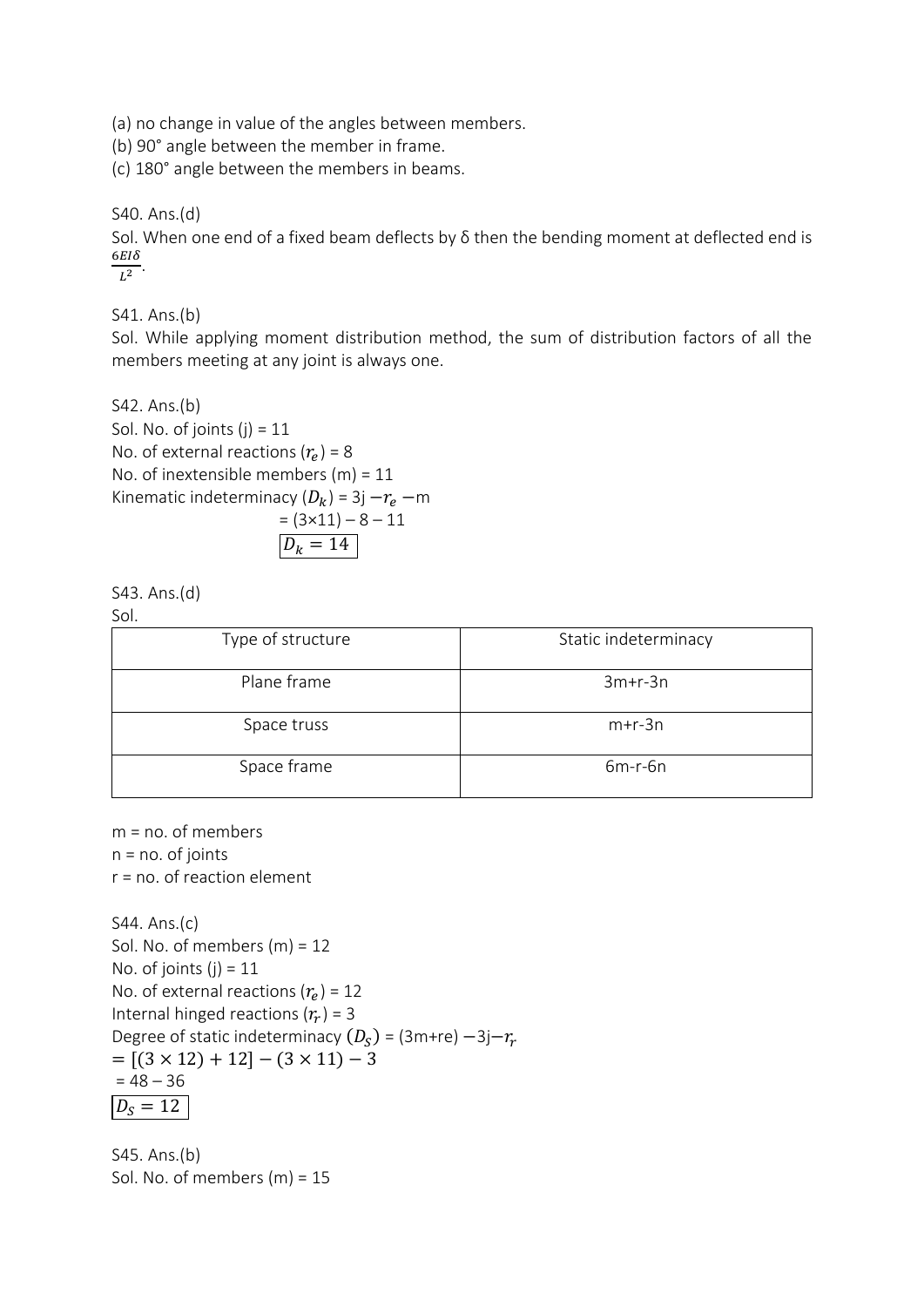No. of joints  $(j) = 12$ No. of external reactions  $(r_e)$  = 7 Internal hinged reactions  $(r_r) = 0$ Degree of static indeterminacy  $(D_S) = (3m + r_e) - 3j - r_r$  $= (3 \times 15) + 7 - (3 \times 12) - 0$  $D_s = 16$ 

S46. Ans.(a) Sol.

> No. of members  $(m) = 20$ No. of external reactions( $r_e$ ) = 4 No. of joints $(j) = 10$ Degree of static indeterminacy  $(D_s) = m + r_e - 2j$  $= 20 + 4 - (2 \times 10)$  $D_S = 4$

S47. Ans.(b) Sol.

> No. of external reactions( $r_e$ ) = 5 Internal hinged reactions  $(r_r) = 1$ Degree of static indeterminacy( $D_s$ ) =  $r_e$  – 3 –  $r_r$  $= 5 - 3 - 1$  $D_{s} = 1$

S48. Ans.(c)

Sol. an indeterminate building frame is statically indeterminate to third degree hence to make it determinate we assume hinges at both mid – height of column and midspan of beams.



S49. Ans.(a) Sol.

> No. of members  $(m) = 10$ No. of joints $(j) = 10$ No. of external reactions  $(r_e) = 12$ Internal hinged reactions  $(r_r) = 2$ Degree of static indeterminacy( $D_s$ ) =  $(3m + r_e) - 3j - r_r$  $= [(3 \times 10) + 12] - (3 \times 10) - 2$  $= 42 - 32$